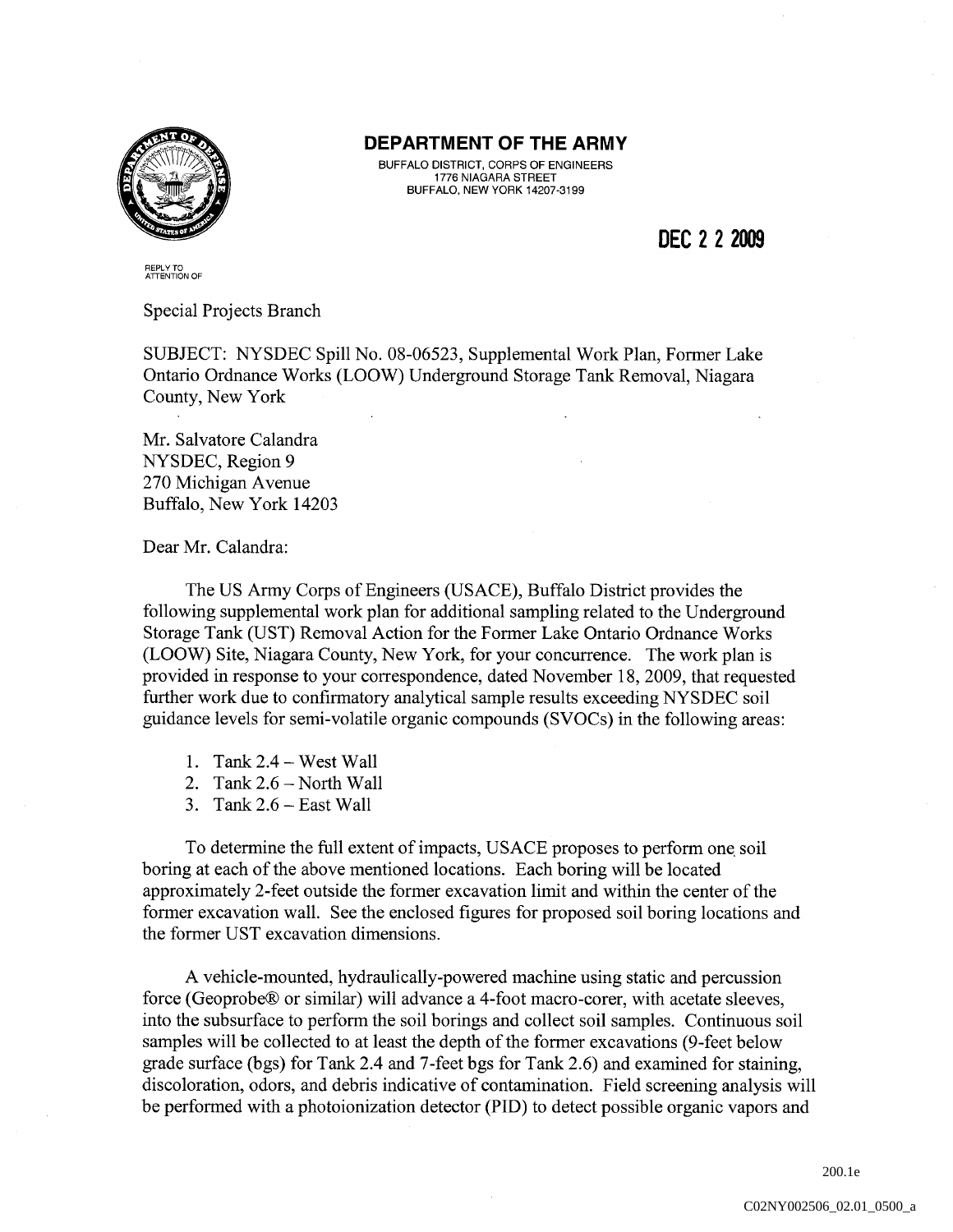radiation screening instruments for health and safety purposes. If evidence of grossly impacted soil is encountered, the probes will be advanced to a depth at which soil no longer exhibits such impacts. Geologic descriptions of the soil and field screening results will be recorded in field logs.

One sample for laboratory analysis will be collected from the 6-inch interval that exhibits the highest impacts from each soil boring location. If no impacts are observed within a soil boring, the sample will be collected from the bottom 6-inch interval, the depth of the former excavation. Each sample will be submitted to a laboratory and analyzed for SVOCs utilizing USEPA Method 8270 (Spill Technology and Remediation Series (STARs) Compound List). Detailed sampling procedures can be found within the *Former LOOW UST Removal and Site Closure Work Plan, dated September 10, 2008.* 

Upon receipt and review, the analytical results will be tabulated; compared to NYSDEC soil guidance values; and presented along with figures, boring logs, and the laboratory reports for your review. This summary report will include recommendations for further work or request "no further work – inactive" status for NYSDEC Spill Number 08-06523.

The work will be scheduled upon receipt of your written concurrence to me at the address above. Please contact the LOOW Project Engineer, Mr. Jeffrey S. Hall, PE, PMP, at 716-879-4272 if you have any technical questions about the project or the supplemental work plan. A copy of this plan is also being forwarded to Mr. Kent Johnson in your Albany office.

Sincerely,

Michael P. Senus LOOW Project Manager

Enclosure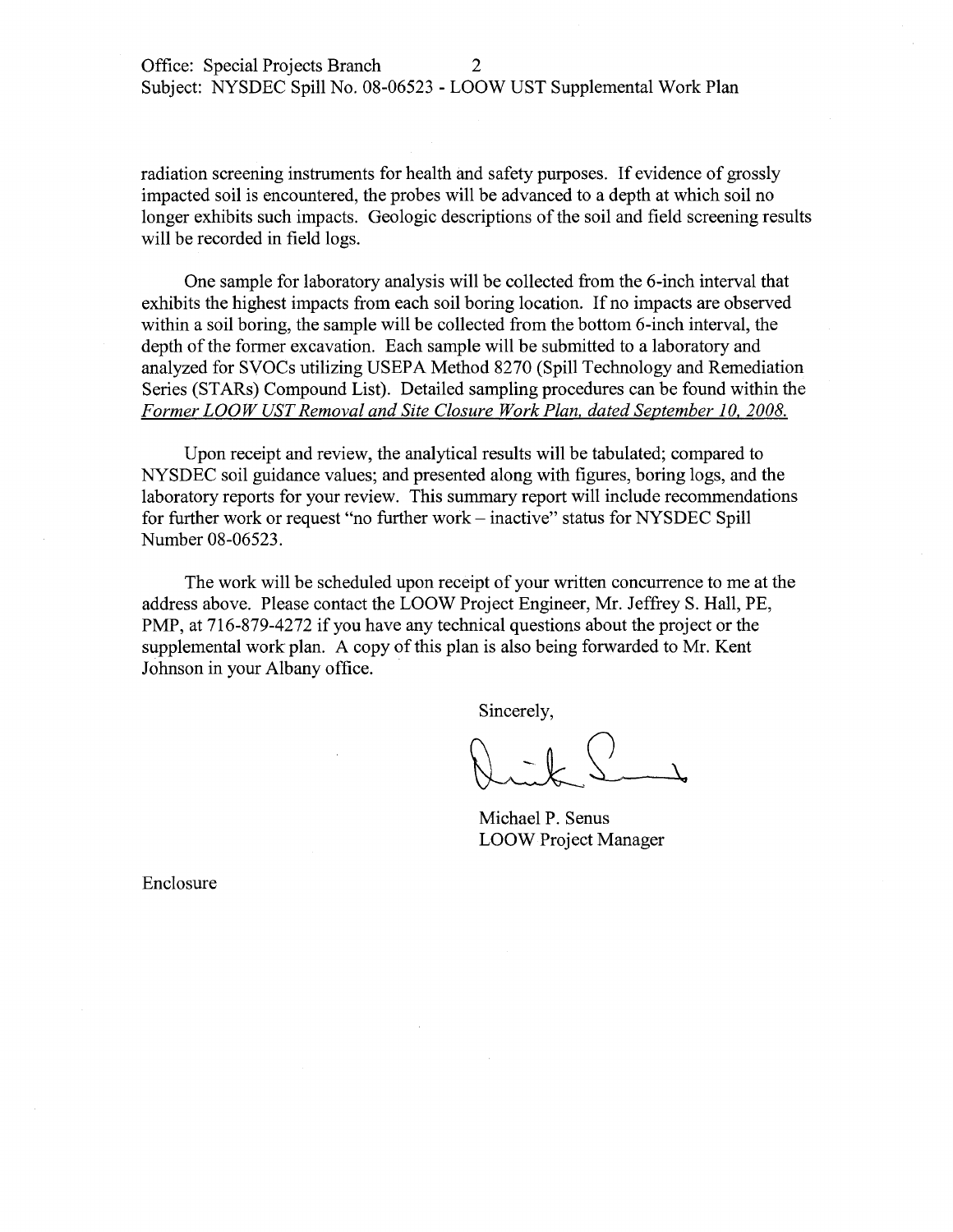